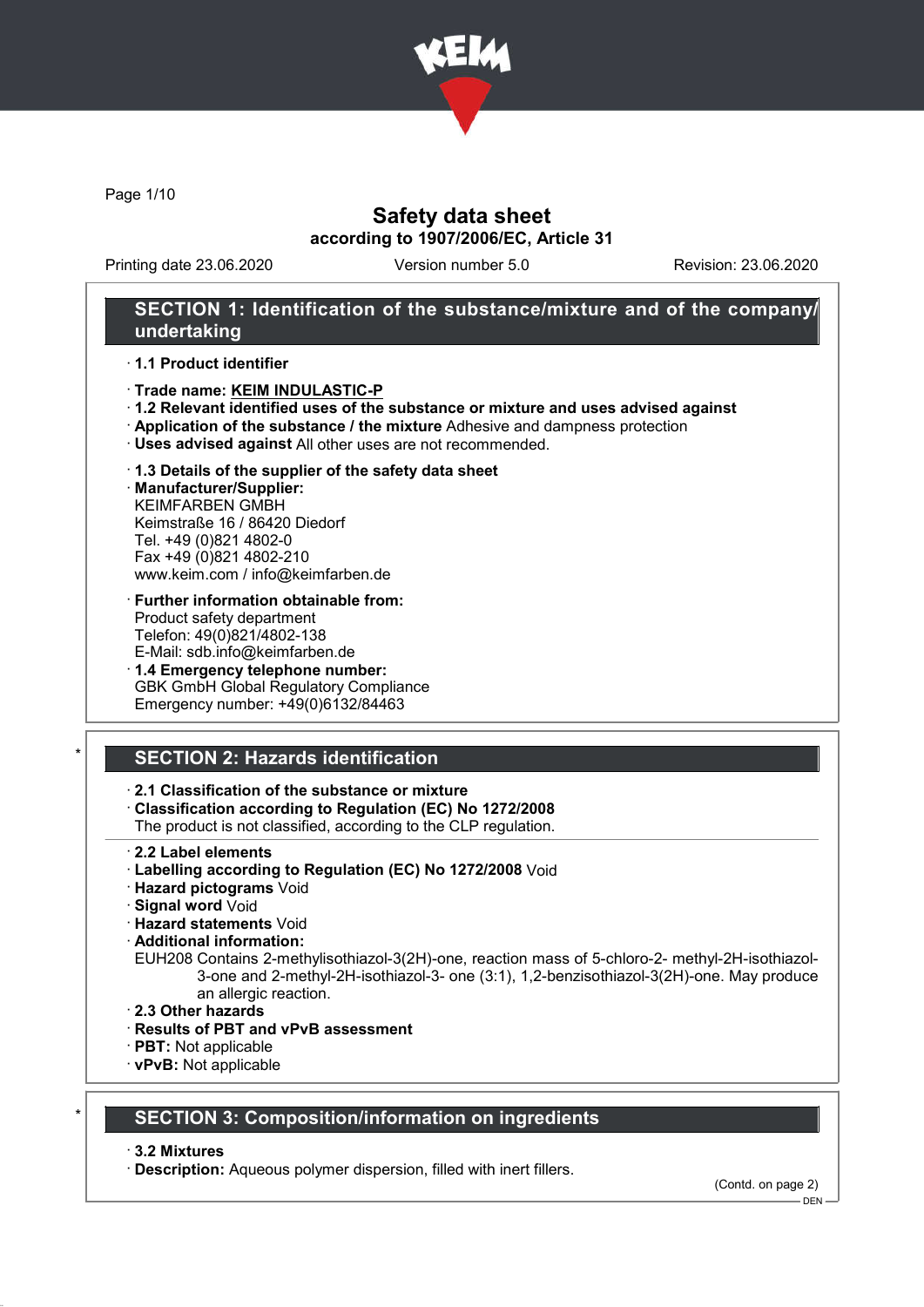

Page 2/10

## Safety data sheet according to 1907/2006/EC, Article 31

Printing date 23.06.2020 Version number 5.0 Revision: 23.06.2020

#### Trade name: KEIM INDULASTIC-P

| CAS: 2634-33-5                                  | 1,2-benzisothiazol-3(2H)-one                                                                                                                                                                                                                                                                                                                                                                                              | < 0.02%   |
|-------------------------------------------------|---------------------------------------------------------------------------------------------------------------------------------------------------------------------------------------------------------------------------------------------------------------------------------------------------------------------------------------------------------------------------------------------------------------------------|-----------|
| EINECS: 220-120-9<br>Index number: 613-088-00-6 | Eye Dam. 1, H318; $\leftrightarrow$ Aquatic Acute 1, H400; Aquatic<br>Chronic 2, H411; $\diamondsuit$ Acute Tox. 4, H302; Skin Irrit. 2,<br>H315; Skin Sens. 1, H317                                                                                                                                                                                                                                                      |           |
|                                                 | Specific concentration limit: Skin Sens. 1; H317: $C \ge 0.05$<br>%                                                                                                                                                                                                                                                                                                                                                       |           |
| CAS: 55965-84-9<br>EINECS: 247-500-7            | reaction mass of 5-chloro-2- methyl-2H-isothiazol-3-one<br>and 2-methyl-2H-isothiazol-3- one (3:1)                                                                                                                                                                                                                                                                                                                        | < 0.0015% |
| Index number: 613-167-00-5                      | Acute Tox. 3, H301; Acute Tox. 2, H310; Acute Tox.<br>2, H330; Skin Corr. 1C, H314; Eye Dam. 1, H318;<br>♦ Aquatic Acute 1, H400 (M=100); Aquatic Chronic 1,<br>$H$ 410 (M=100); $\Diamond$ Skin Sens. 1A, H317<br>Specific concentration limits:<br>Skin Corr. 1C; H314: $C \ge 0.6$ %<br>Skin Irrit. 2; H315: 0.06 % $\leq$ C < 0.6 %<br>Eye Dam. 1; H318: $C \ge 0.6$ %<br>Eye Irrit. 2; H319: 0.06 % $\leq$ C < 0.6 % |           |
| CAS: 2682-20-4                                  | Skin Sens. 1A; H317: $C \ge 0.0015$ %<br>2-methylisothiazol-3(2H)-one                                                                                                                                                                                                                                                                                                                                                     | < 0.0015% |
| EINECS: 220-239-6<br>Index number: 613-326-00-9 | Acute Tox. 3, H301; Acute Tox. 3, H311; Acute Tox.<br>2, H330; Skin Corr. 1B, H314; Eye Dam. 1, H318;<br>EXA Aquatic Acute 1, H400 (M=10); Aquatic Chronic 1,<br>$H$ 410 (M=1); $\Diamond$ Skin Sens. 1A, H317<br>Specific concentration limit: Skin Sens. 1A; H317: $C \ge$<br>0.0015%                                                                                                                                   |           |

### SECTION 4: First aid measures

#### · 4.1 Description of first aid measures

· General information:

With appearance of symptoms or in cases of doubt seek medical advice .

When seeing the doctor we suggest to present this safety data sheet.

- · After inhalation:
- Take affected people into fresh air and keep quiet.

Seek medical treatment in case of complaints.

· After skin contact: Immediately wash with water and soap and rinse thoroughly.

Do not use solvents or thinners.

If skin irritation continues, consult a doctor.

- · After eye contact:
- Rinse opened eye for several minutes under running water. Then consult a doctor.
- After swallowing:

Rinse mouth and throat well with water.

Do not induce vomiting; call for medical help immediately.

(Contd. on page 3)

 $-$  DEN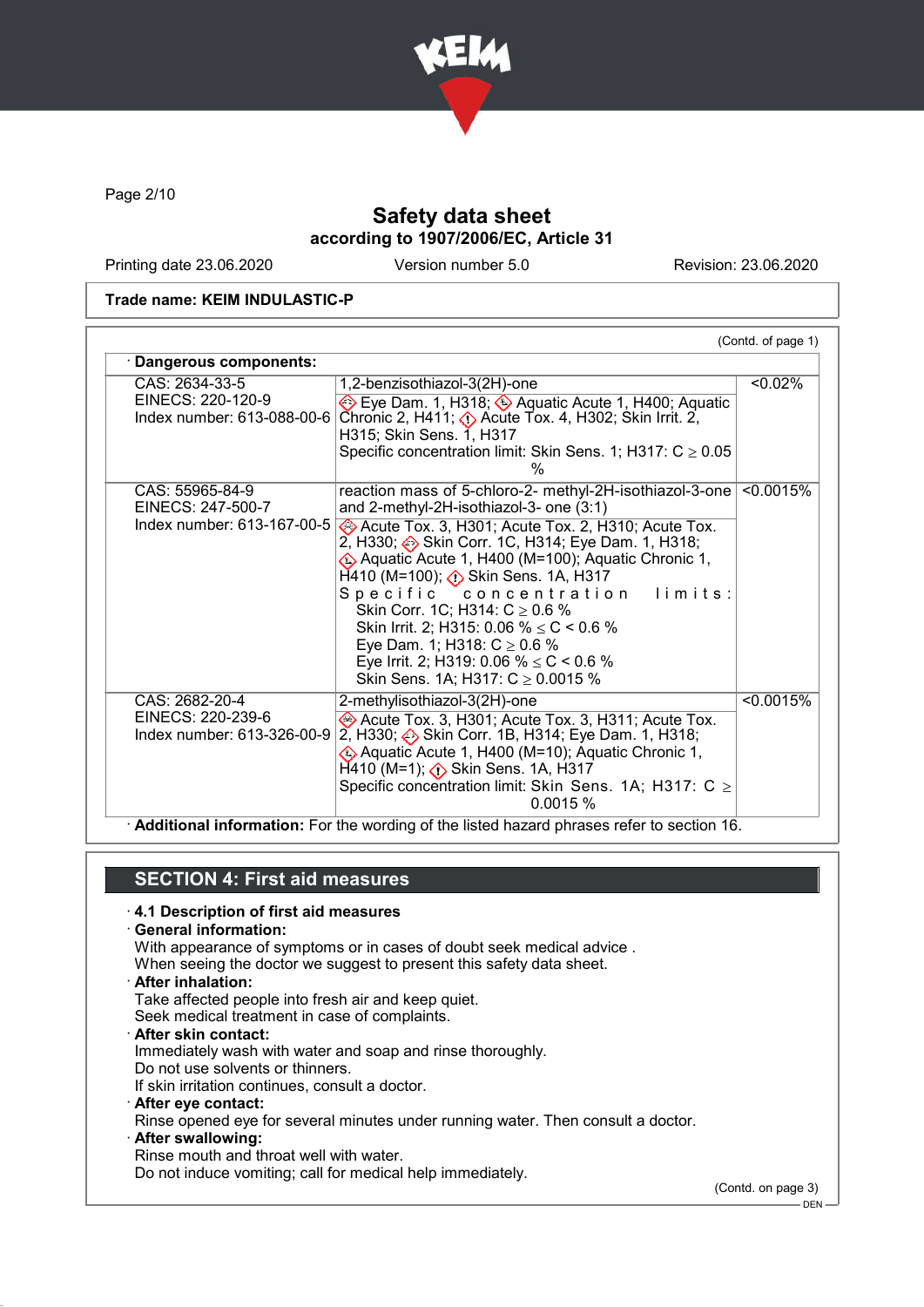

Page 3/10

## Safety data sheet according to 1907/2006/EC, Article 31

Printing date 23.06.2020 Version number 5.0 Revision: 23.06.2020

#### Trade name: KEIM INDULASTIC-P

· 4.2 Most important symptoms and effects, both acute and delayed No further relevant information available.

(Contd. of page 2)

· 4.3 Indication of any immediate medical attention and special treatment needed No further relevant information available.

### SECTION 5: Firefighting measures

### · 5.1 Extinguishing media

· Suitable extinguishing agents:

CO2, powder or water spray. Fight larger fire with alcohol resistant foam.

- · 5.2 Special hazards arising from the substance or mixture In case of fire, the following can be released: carbon oxide (COx) acrylic monomers
- 
- · 5.3 Advice for firefighters
- · Specila protective equipment: Wear self-contained respiratory protective device.
- · Additional information

In case of fire do not breathe smoke, fumes and vapours.

Dispose of fire debris and contaminated fire fighting water in accordance with official regulations.

# SECTION 6: Accidental release measures

· 6.1 Personal precautions, protective equipment and emergency procedures

Ensure adequate ventilation Avoid contact with skin and eyes. Respect the protection rules (see section 7 a. 8). Particular danger of slipping on leaked/spilled product.

- · 6.2 Environmental precautions: Do not allow product to reach sewage system or any water course. Follow local governmental rules and regulations. · 6.3 Methods and material for containment and cleaning up:
- Absorb with liquid-binding material (sand, diatomite). Dispose of the material collected according to regulations. Clear contaminated areas thoroughly.
- Flush rests with sufficient amount of water.
- 6.4 Reference to other sections See Section 7 for information on safe handling. See Section 8 for information on personal protection equipment.
- See Section 13 for disposal information.

## SECTION 7: Handling and storage

· 7.1 Precautions for safe handling Keep receptacles tightly sealed. Avoid contact with skin and eyes.

(Contd. on page 4)

DEN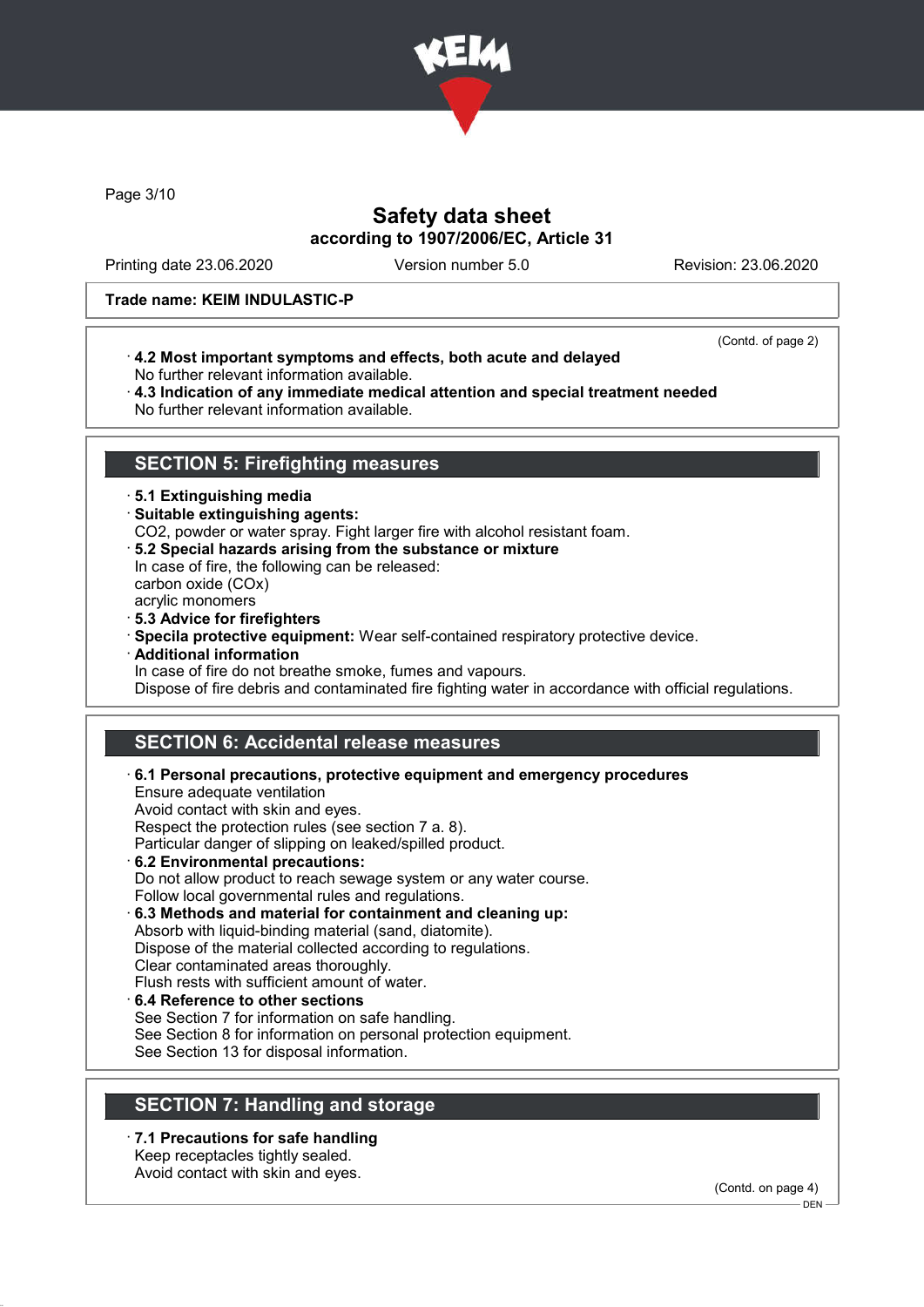

Page 4/10

## Safety data sheet according to 1907/2006/EC, Article 31

Printing date 23.06.2020 Version number 5.0 Revision: 23.06.2020

### Trade name: KEIM INDULASTIC-P

(Contd. of page 3)

Do not inhale aerosols.

Ensure good ventilation/exhaustion at the workplace.

See item 8 (8.2) for information about suitable protective equipment and technical precautions. Respect the protection rules.

- Information about fire and explosion protection: The product is not flammable. No special measures required.
- · 7.2 Conditions for safe storage, including any incompatibilities
- · Storage:
- · Requirements to be met by storerooms and receptacles: Keep in the original containers in a cool and dry place. Store only in unopened original receptacles.
- · Information about storage in one common storage facility: Not required.
- · Further information about storage conditions: Protect from frost.
- Protect from heat and direct sunlight.
- · Storage class: 12
- · 7.3 Specific end use(s) No further relevant information available.

### SECTION 8: Exposure controls/personal protection

### · 8.1 Control parameters

· Ingredients with limit values that require monitoring at the workplace:

2634-33-5 1,2-benzisothiazol-3(2H)-one

MAK (Germany) vgl.Abschn.IIb und Xc

- 55965-84-9 reaction mass of 5-chloro-2- methyl-2H-isothiazol-3-one and 2-methyl-2Hisothiazol-3- one (3:1)
- MAK (Germany) Long-term value: 0.2E mg/m<sup>3</sup> vgl.Abschn.Xc

### 2682-20-4 2-methylisothiazol-3(2H)-one

MAK (Germany) Long-term value: 0.2 E mg/m<sup>3</sup> vgl. Abschn. Xc

· Additional information: The lists valid during the making were used as basis.

### · 8.2 Exposure controls

- · Personal protective equipment:
- · General protective and hygienic measures:
- Avoid contact with the eyes and skin.
- Do not inhale aerosols.
- Wash hands before breaks and at the end of work.
- Immediately remove all soiled and contaminated clothing.
- Respiratory protection: Suitable respiratory protective device recommended. Combination filter A/P
- · Protection of hands: Protective gloves

(Contd. on page 5)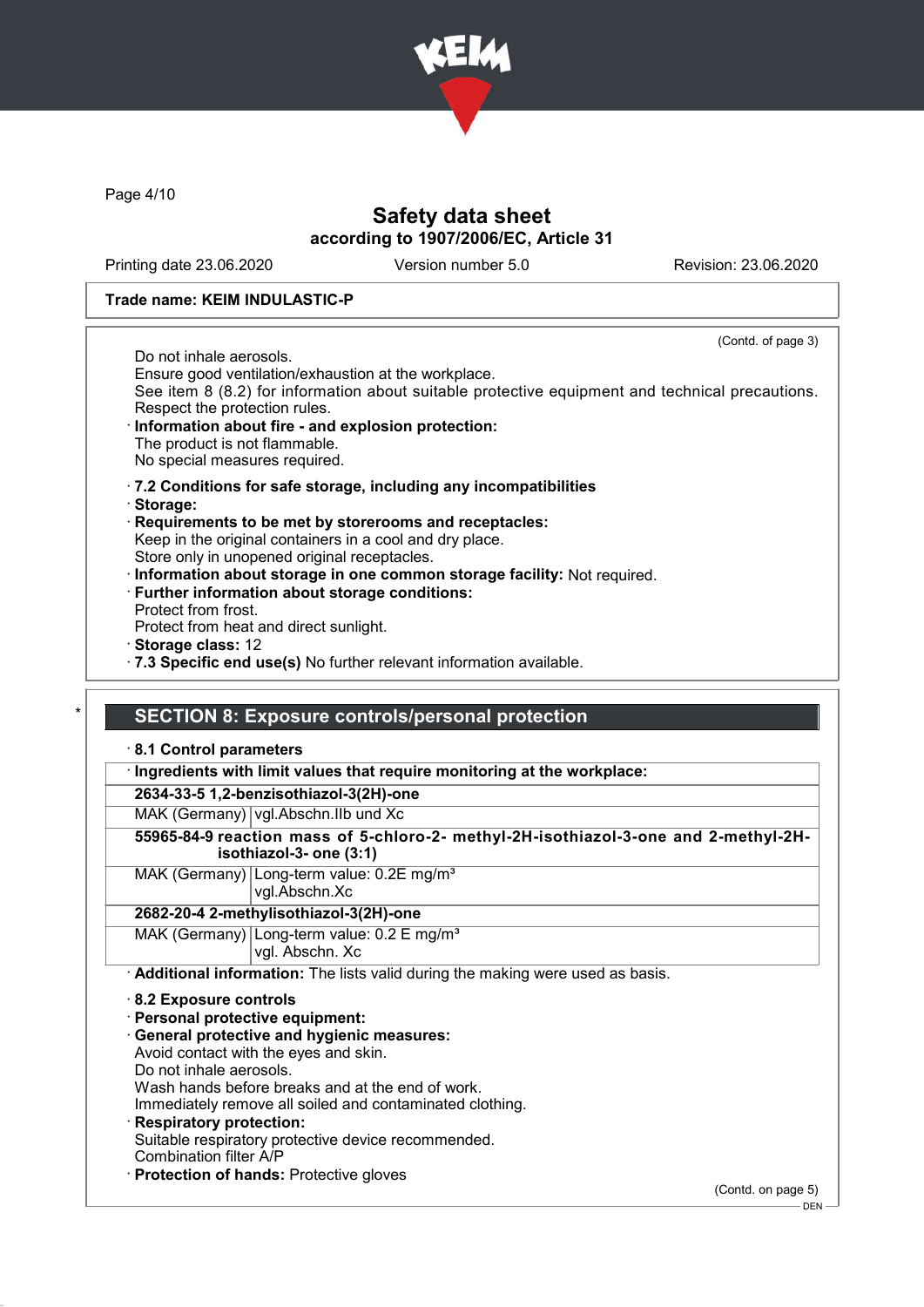

Page 5/10

## Safety data sheet according to 1907/2006/EC, Article 31

Printing date 23.06.2020 Version number 5.0 Revision: 23.06.2020

#### Trade name: KEIM INDULASTIC-P

#### (Contd. of page 4)

· Material of gloves

suitable material e.g.: Nitrile rubber, NBR

Butyl rubber, BR

Recommended thickness of the material:  $> 0.5$  mm

The selection of the suitable gloves does not only depend on the material, but also on further marks of quality and varies from manufacturer to manufacturer. As the product is a preparation of several substances, the resistance of the glove material can not be calculated in advance and has therefore to be checked prior to the application.

#### Penetration time of glove material

Value for the permeation: level  $\geq 6$  (480 min)

The determined penetration times according to EN 16523-1:2015 are not performed under practical conditions. Therefore a maximum wearing time, which corresponds to 50% of the penetration time, is recommended.

The exact break trough time has to be found out by the manufacturer of the protective gloves and has to be observed.

· Eye protection: Safety glasses

- · Body protection: Protective work clothing
- · Limitation and supervision of exposure into the environment See Section 12 and 6.2

No further relevant information available.

## SECTION 9: Physical and chemical properties

| 9.1 Information on basic physical and chemical properties<br><b>General Information</b>                         |                                               |
|-----------------------------------------------------------------------------------------------------------------|-----------------------------------------------|
| · Appearance:                                                                                                   |                                               |
| Form:                                                                                                           | Pasty                                         |
| Colour:                                                                                                         | White                                         |
| · Odour:                                                                                                        | slightly                                      |
| Odour threshold:                                                                                                | Not determined                                |
| $\cdot$ pH-value at 20 °C:                                                                                      | ~8                                            |
| Change in condition<br><b>Melting point/freezing point:</b><br>Initial boiling point and boiling range: ~100 °C | Not determined                                |
| · Flash point:                                                                                                  | Not applicable                                |
| · Flammability (solid, gas):                                                                                    | Not applicable                                |
| · Ignition temperature:                                                                                         | Not determined                                |
| · Decomposition temperature:                                                                                    | Not determined                                |
| · Auto-ignition temperature:                                                                                    | Product is not selfigniting.                  |
| <b>Explosive properties:</b>                                                                                    | Product does not present an explosion hazard. |
|                                                                                                                 | (Contd. on page 6)                            |

 $-$  DEN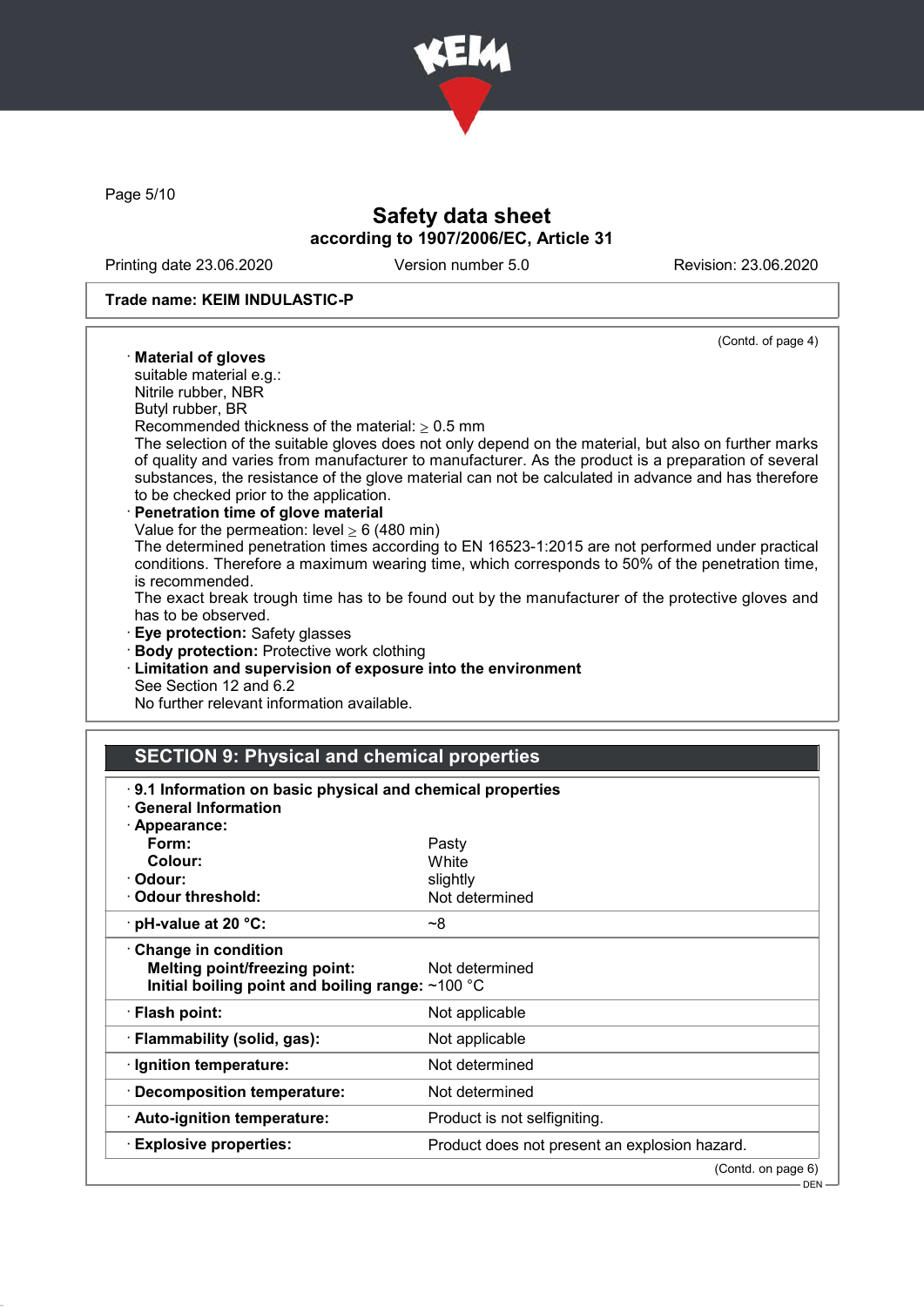

Page 6/10

# Safety data sheet according to 1907/2006/EC, Article 31

Printing date 23.06.2020 Version number 5.0 Revision: 23.06.2020

#### Trade name: KEIM INDULASTIC-P

|                                           | (Contd. of page 5)                                                              |
|-------------------------------------------|---------------------------------------------------------------------------------|
| <b>Explosion limits:</b>                  |                                                                                 |
| Lower:                                    | Not applicable                                                                  |
| Upper:                                    | Not applicable                                                                  |
| · Vapour pressure:                        | Not determined                                                                  |
| <b>⋅Density at 20 °C:</b>                 | $1.2*$ g/cm <sup>3</sup>                                                        |
| · Relative density                        | Not determined                                                                  |
| · Vapour density                          | Not applicable.                                                                 |
| <b>Evaporation rate</b>                   | Not applicable                                                                  |
| · Solubility in / Miscibility with        |                                                                                 |
| water:                                    | Miscible                                                                        |
| · Partition coefficient: n-octanol/water: | Not applicable                                                                  |
| · Viscosity:                              |                                                                                 |
| Dynamic at 20 °C:                         | 15,000 mPas                                                                     |
| Kinematic:                                | Not determined                                                                  |
| $\cdot$ 9.2 Other information             | * The values are for freshly produced material and may<br>change with the time. |

## SECTION 10: Stability and reactivity

· 10.1 Reactivity No further relevant information available.

· 10.2 Chemical stability Stable under normal conditions of storage and use.

· Thermal decomposition / conditions to be avoided:

No decomposition if used according to specifications.

· 10.3 Possibility of hazardous reactions No dangerous reactions known.

- · 10.4 Conditions to avoid No further relevant information available.
- · 10.5 Incompatible materials: No further relevant information available.
- · 10.6 Hazardous decomposition products:
- In case of fire, the following can be released:

Carbon oxides (COx)

acrylic monomers

No hazardous decomposition products if stored and handled as prescribed.

## **SECTION 11: Toxicological information**

· 11.1 Information on toxicological effects

· Acute toxicity Based on available data, the classification criteria are not met.

### · LD/LC50 values relevant for classification:

|      | 55965-84-9 reaction mass of 5-chloro-2- methyl-2H-isothiazol-3-one and 2-methyl-2H-<br>isothiazol-3- one (3:1) |
|------|----------------------------------------------------------------------------------------------------------------|
| Oral | LD50 100 mg/kg (not specified) (Schätzwert Akute Toxizität)                                                    |
|      | Dermal LD50 300 mg/kg (not specified) (Schätzwert Akute Toxizität)                                             |

(Contd. on page 7)

DEN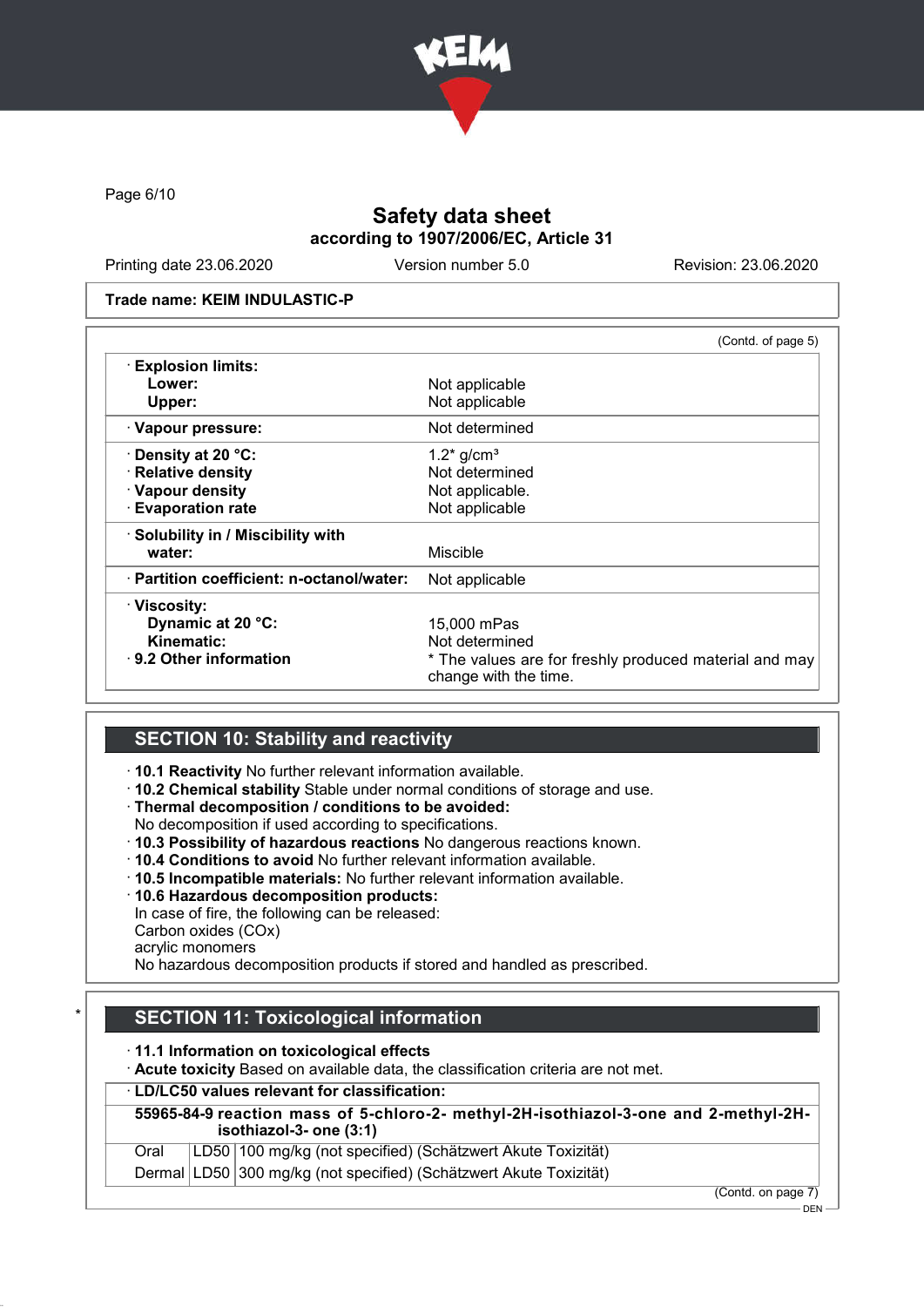

Page 7/10

## Safety data sheet according to 1907/2006/EC, Article 31

Printing date 23.06.2020 Version number 5.0 Revision: 23.06.2020

### Trade name: KEIM INDULASTIC-P

#### (Contd. of page 6)

- · Primary irritant effect:
- · Skin corrosion/irritation Frequent persistent contact with the skin may cause skin irritation.

· Serious eye damage/irritation In case of longer exposure, irritating effect is possible.

- · during inhalation: Irritant effect possible.
- · during swallowing: Irritant effect possible
- · Respiratory or skin sensitisation

Contains BIT, CIT/MIT(3:1), MIT. May produce an allergic reaction.

 $BIT = 1,2$ -benzisothiazol-3 $(2H)$ -one

CIT = 5-chloro-2- methyl-2H-isothiazol-3-one

MIT = 2-methylisothiazol-3(2H)-one

### · Other information (about experimental toxicology):

Experimental analysis are not available.

The product was not tested. The statements on toxicology have been derived from the properties of the individual components.

· CMR effects (carcinogenity, mutagenicity and toxicity for reproduction) Not applicable

· Germ cell mutagenicity Based on available data, the classification criteria are not met.

· Carcinogenicity Based on available data, the classification criteria are not met.

- · Reproductive toxicity Based on available data, the classification criteria are not met.
- · STOT-single exposure Based on available data, the classification criteria are not met.
- · STOT-repeated exposure Based on available data, the classification criteria are not met.
- · Aspiration hazard Based on available data, the classification criteria are not met.

## **SECTION 12: Ecological information**

#### · 12.1 Toxicity

- · Aquatic toxicity: No further relevant information available.
- · 12.2 Persistence and degradability No further relevant information available.
- · 12.3 Bioaccumulative potential No further relevant information available.
- · 12.4 Mobility in soil No further relevant information available.
- · Additional ecological information:
- · AOX-indication:

The product can take influence in small measure on the AOX-load of the waste water.

· According to the formulation contains the following heavy metals and compounds from the EU guideline NO. 2006/11/EC:

According to our current data base the product does not consist of any heavy metals or substances of EU-directives 76/464/EWG.

General notes:

Do not allow product to reach ground water, water course or sewage system.

At present there are no ecotoxicological assessments.

The statements on ecotoxicology have been derived from the properties of the individual components.

Water hazard class 1 (German Regulation) (Self-assessment): slightly hazardous for water

- · 12.5 Results of PBT and vPvB assessment
- · PBT: Not applicable

· vPvB: Not applicable

(Contd. on page 8)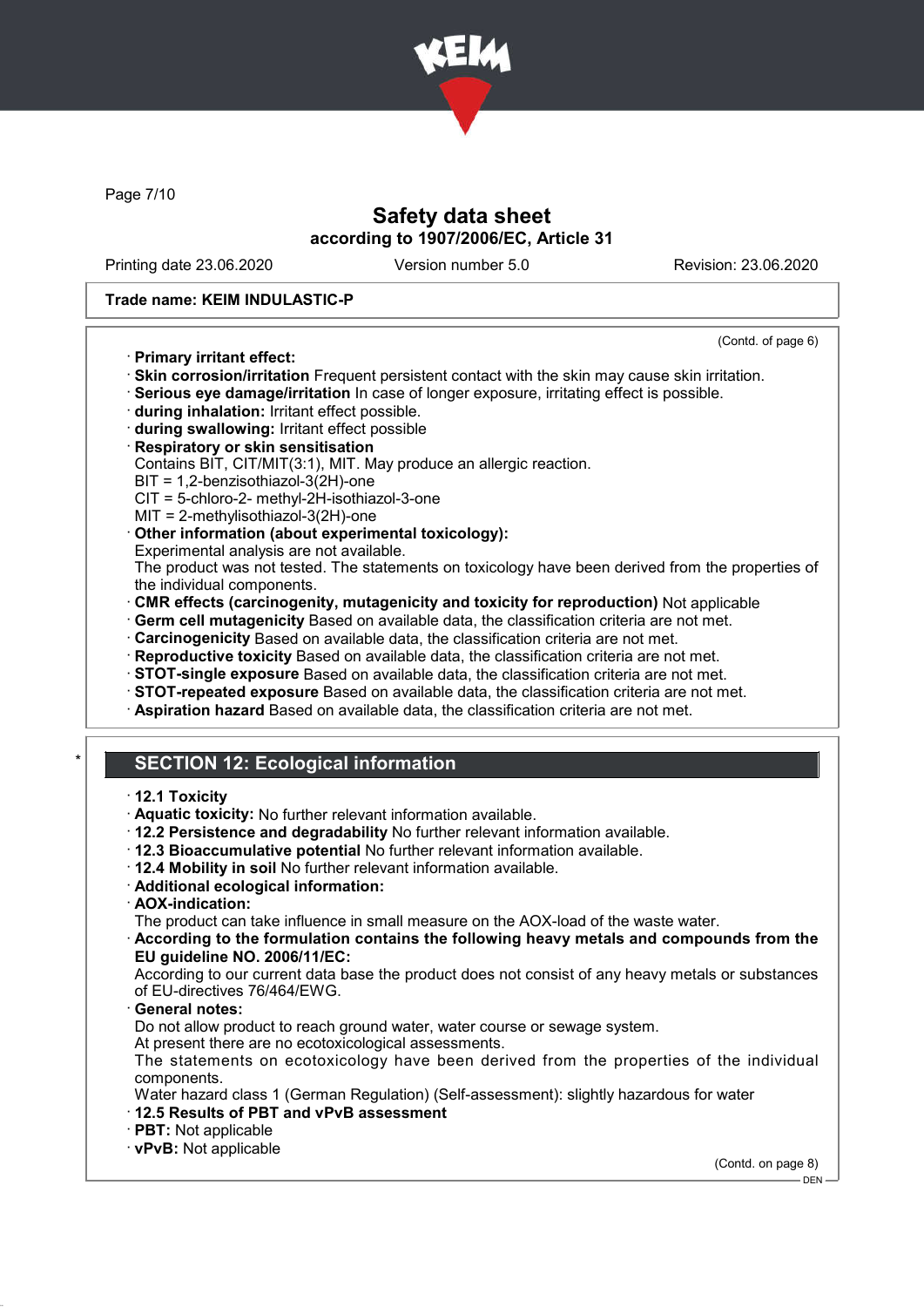

Page 8/10

## Safety data sheet according to 1907/2006/EC, Article 31

Printing date 23.06.2020 Version number 5.0 Revision: 23.06.2020

### Trade name: KEIM INDULASTIC-P

### · 12.6 Other adverse effects No further relevant information available.

(Contd. of page 7)

## SECTION 13: Disposal considerations

#### · 13.1 Waste treatment methods

### **Recommendation**

Must not be disposed with household garbage. Do not allow product to reach sewage system. Disposal must be made according to official regulations.

### · European waste catalogue

08 04 10 waste adhesives and sealants other than those mentioned in 08 04 09

- · Uncleaned packaging:
- · Recommendation: Disposal must be made according to official regulations.
- · Recommended cleansing agents: Water, if necessary with cleansing agents.

| <b>SECTION 14: Transport information</b>                                   |                                                               |
|----------------------------------------------------------------------------|---------------------------------------------------------------|
| $\cdot$ 14.1 UN-Number<br>· ADR, IMDG, IATA                                | Void                                                          |
| 14.2 UN proper shipping name<br>· ADR, IMDG, IATA                          | Void                                                          |
| 14.3 Transport hazard class(es)                                            |                                                               |
| · ADR, IMDG, IATA<br>· Class                                               | Void                                                          |
| 14.4 Packing group<br>· ADR, IMDG, IATA                                    | Void                                                          |
| 14.5 Environmental hazards:                                                | Not applicable.                                               |
| 14.6 Special precautions for user                                          | Not applicable                                                |
| 14.7 Transport in bulk according to Annex II<br>of Marpol and the IBC Code | Not applicable                                                |
| · Transport/Additional information:                                        | No dangerous good in sense of these transport<br>regulations. |
| · UN "Model Regulation":                                                   | Void                                                          |

(Contd. on page 9)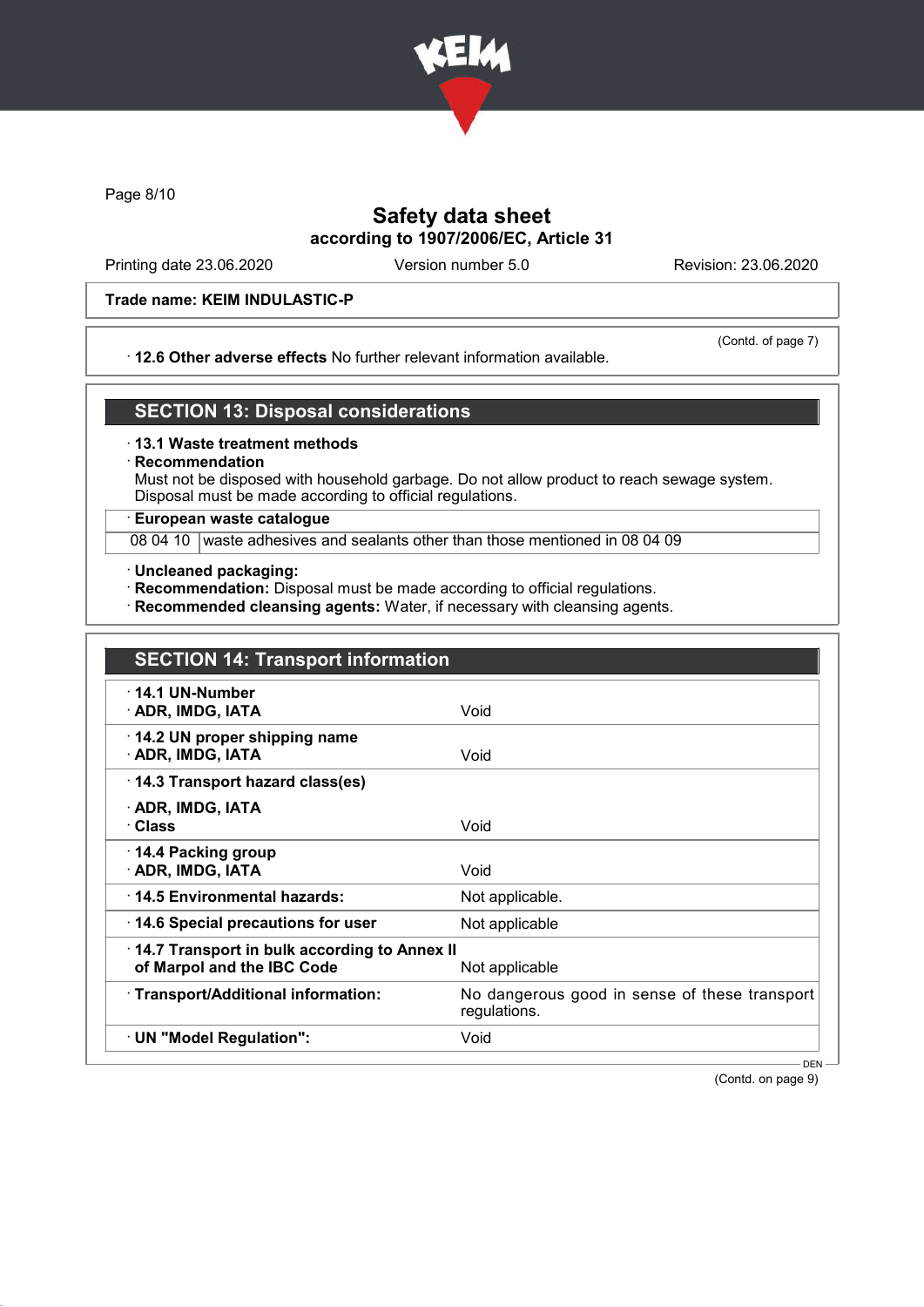

Page 9/10

## Safety data sheet according to 1907/2006/EC, Article 31

Printing date 23.06.2020 Version number 5.0 Revision: 23.06.2020

### Trade name: KEIM INDULASTIC-P

(Contd. of page 8)

## SECTION 15: Regulatory information

- · 15.1 Safety, health and environmental regulations/legislation specific for the substance or mixture
- · Labelling according to Regulation (EC) No 1272/2008 For information on labelling please refer to section 2 of this document.
- · Directive 2012/18/EU
- · Named dangerous substances ANNEX I None of the ingredients is listed.
- · National regulations:
- · Waterhazard class: Water hazard class 1 (Self-assessment): slightly hazardous for water.
- · Other regulations, limitations and prohibitive regulations
- · Substances of very high concern (SVHC) according to REACH, Article 57 Not applicable · Product-Code/Giscode: BSW20
- · 15.2 Chemical safety assessment: A Chemical Safety Assessment has not been carried out.

# SECTION 16: Other information

This information is based on our present knowledge. However, this shall not constitute a guarantee for any specific product features and shall not establish a legally valid contractual relationship.

### **Relevant phrases**

H301 Toxic if swallowed.

H302 Harmful if swallowed.

- H310 Fatal in contact with skin.
- H311 Toxic in contact with skin.
- H314 Causes severe skin burns and eye damage.
- H315 Causes skin irritation.
- H317 May cause an allergic skin reaction.
- H318 Causes serious eye damage.
- H330 Fatal if inhaled.
- H400 Very toxic to aquatic life.
- H410 Very toxic to aquatic life with long lasting effects.

H411 Toxic to aquatic life with long lasting effects.

· Department issuing SDS: KEIMFARBEN Germany, Product safety department

#### Abbreviations and acronyms:

ADR: Accord européen sur le transport des marchandises dangereuses par Route (European Agreement concerning the International Carriage of Dangerous Goods by Road) IMDG: International Maritime Code for Dangerous Goods IATA: International Air Transport Association GHS: Globally Harmonised System of Classification and Labelling of Chemicals EINECS: European Inventory of Existing Commercial Chemical Substances

- ELINCS: European List of Notified Chemical Substances
- CAS: Chemical Abstracts Service (division of the American Chemical Society)
- TRGS: Technische Regeln für Gefahrstoffe (Technical Rules for Dangerous Substances, BAuA, Germany)
- LC50: Lethal concentration, 50 percent
- LD50: Lethal dose, 50 percent
- PBT: Persistent, Bioaccumulative and Toxic SVHC: Substances of Very High Concern
- vPvB: very Persistent and very Bioaccumulative

(Contd. on page 10)